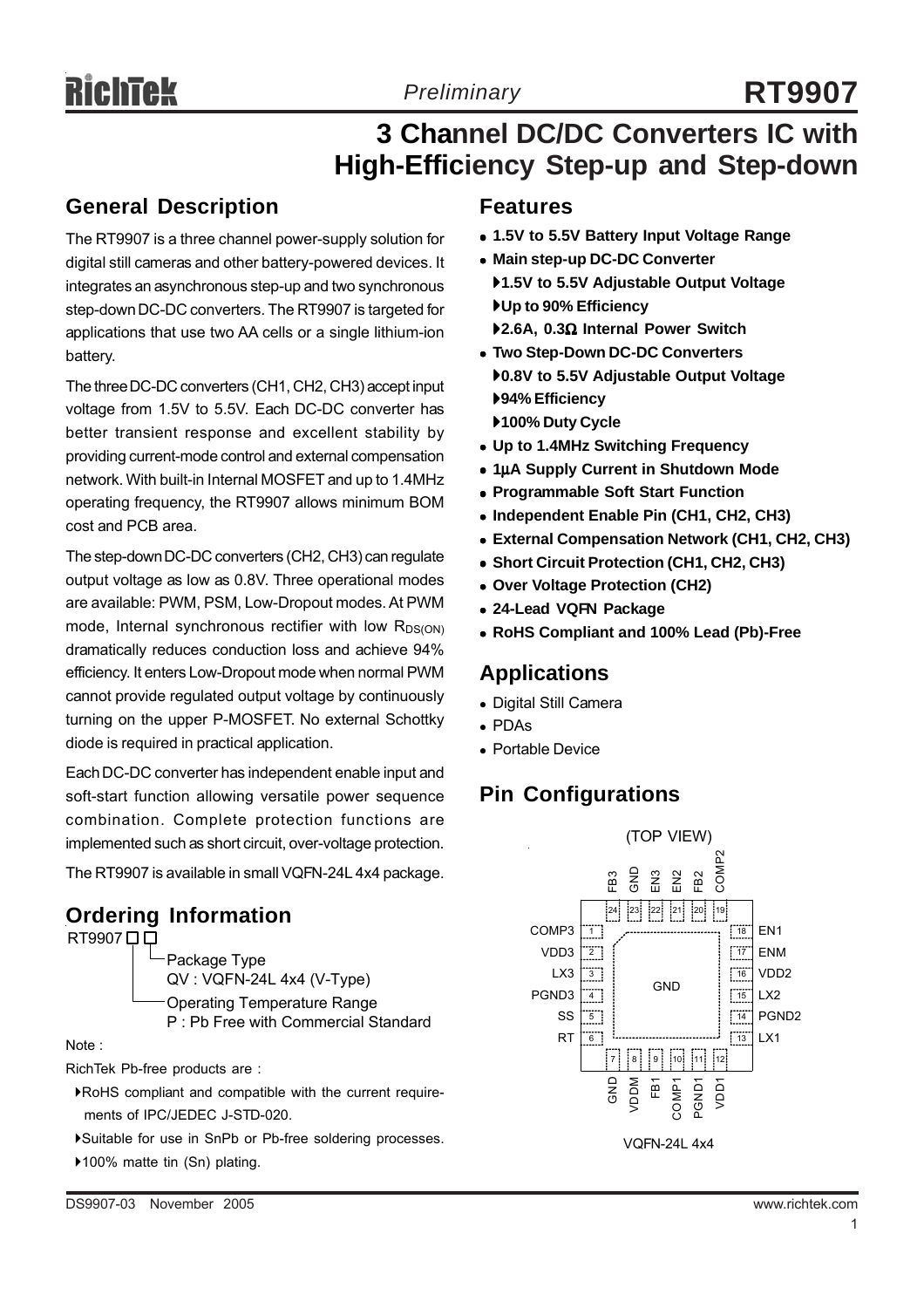### **Typical Application Circuit**

**1-cell Li+ Battery 3.4V to 4.2V**



Figure 1. Typical Application Circuit for 1-cell Li+ Battery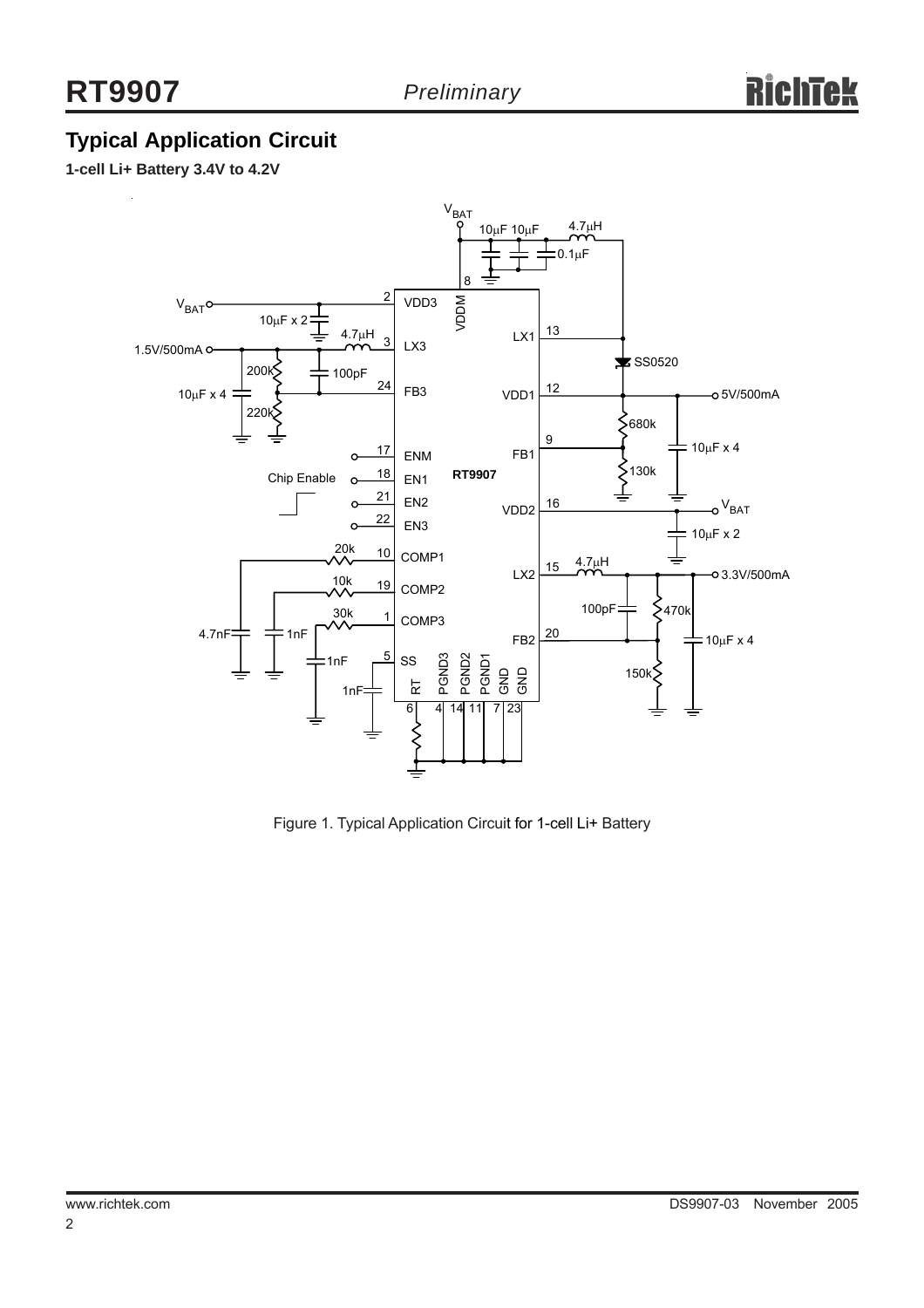#### **2-AA Battery 1.8V to 3.2V**



Figure 2. Typical Application Circuit for 2-AA Battery Supply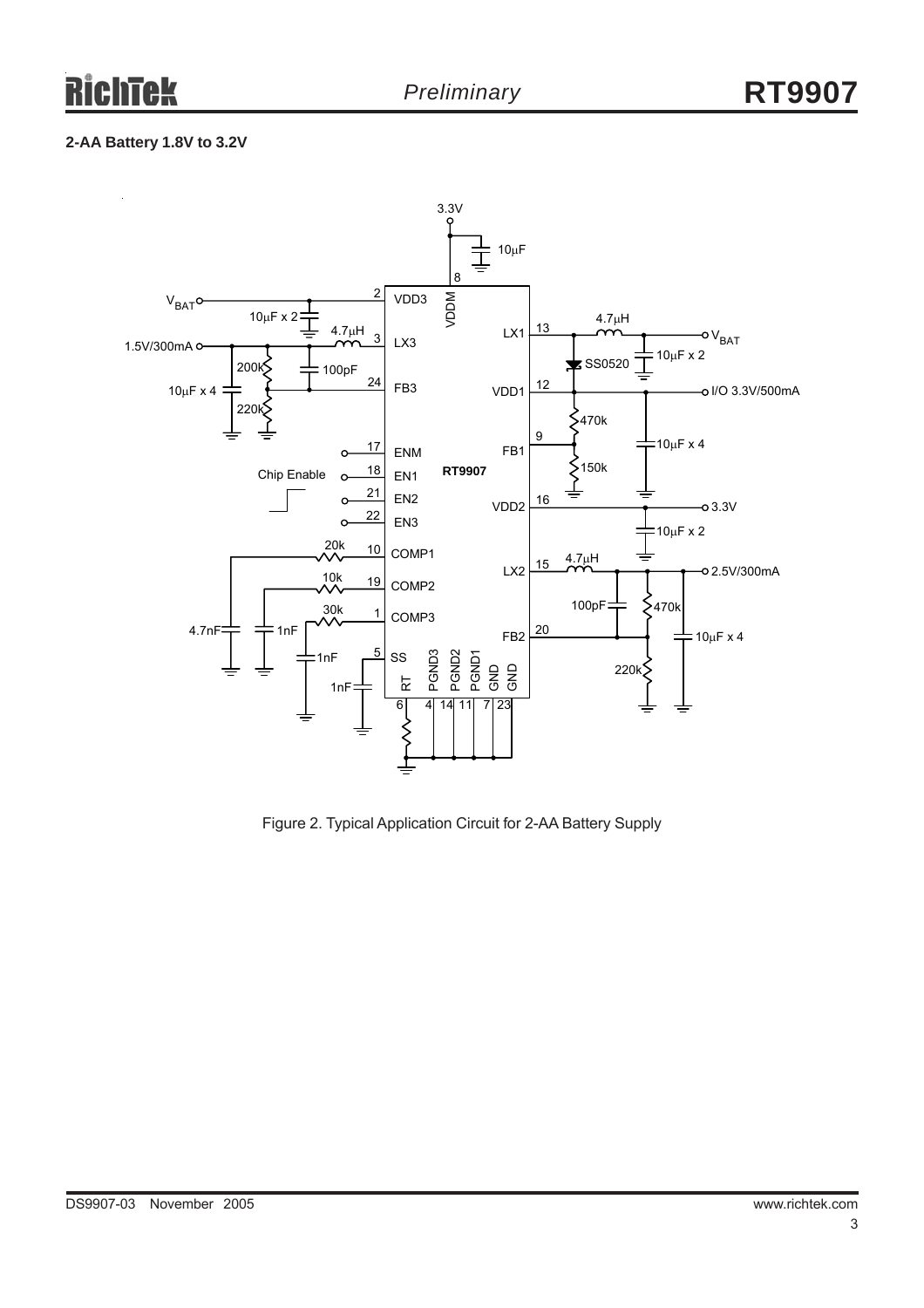### **Function Block Diagram**



| <b>ENM</b> | EN <sub>1</sub> | EN <sub>2</sub> | EN <sub>3</sub> | CH <sub>1</sub> | CH <sub>2</sub> | CH <sub>3</sub> |
|------------|-----------------|-----------------|-----------------|-----------------|-----------------|-----------------|
| 0          | X               | $\mathsf{X}$    | X               | Off             | Off             | Off             |
|            | 0               | 0               | 0               | Off             | Off             | Off             |
| 1          | 1               | 0               | 0               | On              | Off             | Off             |
| 1          | 1               | 1               | 0               | On              | On              | Off             |
| 1          | 1               | 1               | 1               | On              | On              | On              |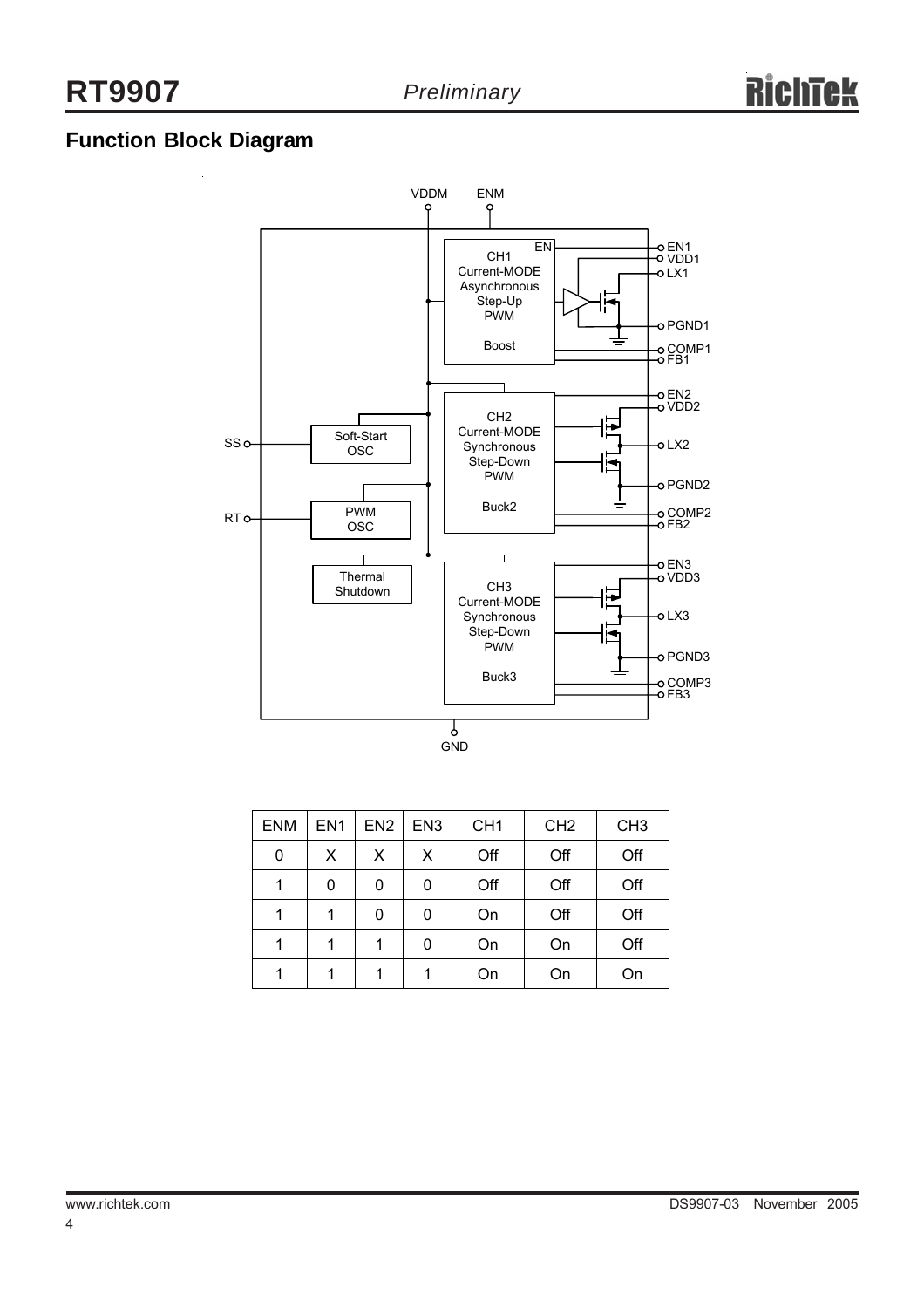### **Functional Pin Description**

| Pin Number  Pin Name |                   | <b>Pin Function</b>                                                                                                                                |
|----------------------|-------------------|----------------------------------------------------------------------------------------------------------------------------------------------------|
| 1                    | COMP3             | CH3 Feedback Compensation Pin.                                                                                                                     |
| $\overline{2}$       | VDD3              | CH3 Power Input Pin.                                                                                                                               |
| 3                    | LX3               | CH3 Switch Node. Drains of the internal P-Channel and N-Channel MOSFET switches.<br>Connect an inductor to LX3 pins together as close as possible. |
| 4                    | PGND3             | Power Ground for CH3.                                                                                                                              |
| 5                    | SS                | Sets the Soft Start interval of the converter. Connect a capacitor from this pin to ground.                                                        |
| 6                    | <b>RT</b>         | Frequency setting resistor connection pin. Frequency is 500KHz if RT pin not connected                                                             |
| 7, 23                | <b>GND</b>        | Analog Ground                                                                                                                                      |
| 8                    | <b>VDDM</b>       | Device Input Power Pin.                                                                                                                            |
| 9                    | FB1               | CH1 Feedback Input Pin.                                                                                                                            |
| 10                   | COMP1             | CH1 Feedback Compensation Pin.                                                                                                                     |
| 11                   | PGND1             | Power Ground for CH1                                                                                                                               |
| 12                   | VDD1              | CH1 Power Input Pin. Connect output of Boost to this pin.                                                                                          |
| 13                   | LX1               | CH1 Switch Vode. Connect an inductor to LX1 Pins together as close as possible.                                                                    |
| 14                   | PGND <sub>2</sub> | Power Ground for CH2.                                                                                                                              |
| 15                   | LX <sub>2</sub>   | CH2 Switch Node. Drains of the internal P-Channel and N-Channel MOSFET switches.<br>Connect an inductor to LX2 pins together as close as possible. |
| 16                   | VDD <sub>2</sub>  | CH2 Power Input Pin.                                                                                                                               |
| 17                   | <b>ENM</b>        | Whole Device Control Pin. Tie this pin higher than 1.3V to enable the device. Tie below<br>0.4V to turn off the device.                            |
| 18                   | EN <sub>1</sub>   | CH1 Enable Input. Tie this pin higher than 1.3V to enable CH1. Tie below 0.4V to turn off<br>the CH1.                                              |
| 19                   | COMP <sub>2</sub> | CH2 Feedback Compensation Pin.                                                                                                                     |
| 20                   | FB <sub>2</sub>   | CH2 Feedback Input.                                                                                                                                |
| 21                   | EN <sub>2</sub>   | CH2 Enable Input. Tie this pin higher than 1.3V to enable CH2. Tie below 0.4V to turn off<br>the CH2.                                              |
| 22                   | EN <sub>3</sub>   | CH3 Enable Input. Tie this pin higher than 1.3V to enable CH3. Tie below 0.4V to turn off<br>the CH3.                                              |
| 24                   | FB <sub>3</sub>   | CH3 Feedback Input.                                                                                                                                |
| Exposed Pad GND      |                   | Exposed pad should be soldered to PCB board and connected to GND.                                                                                  |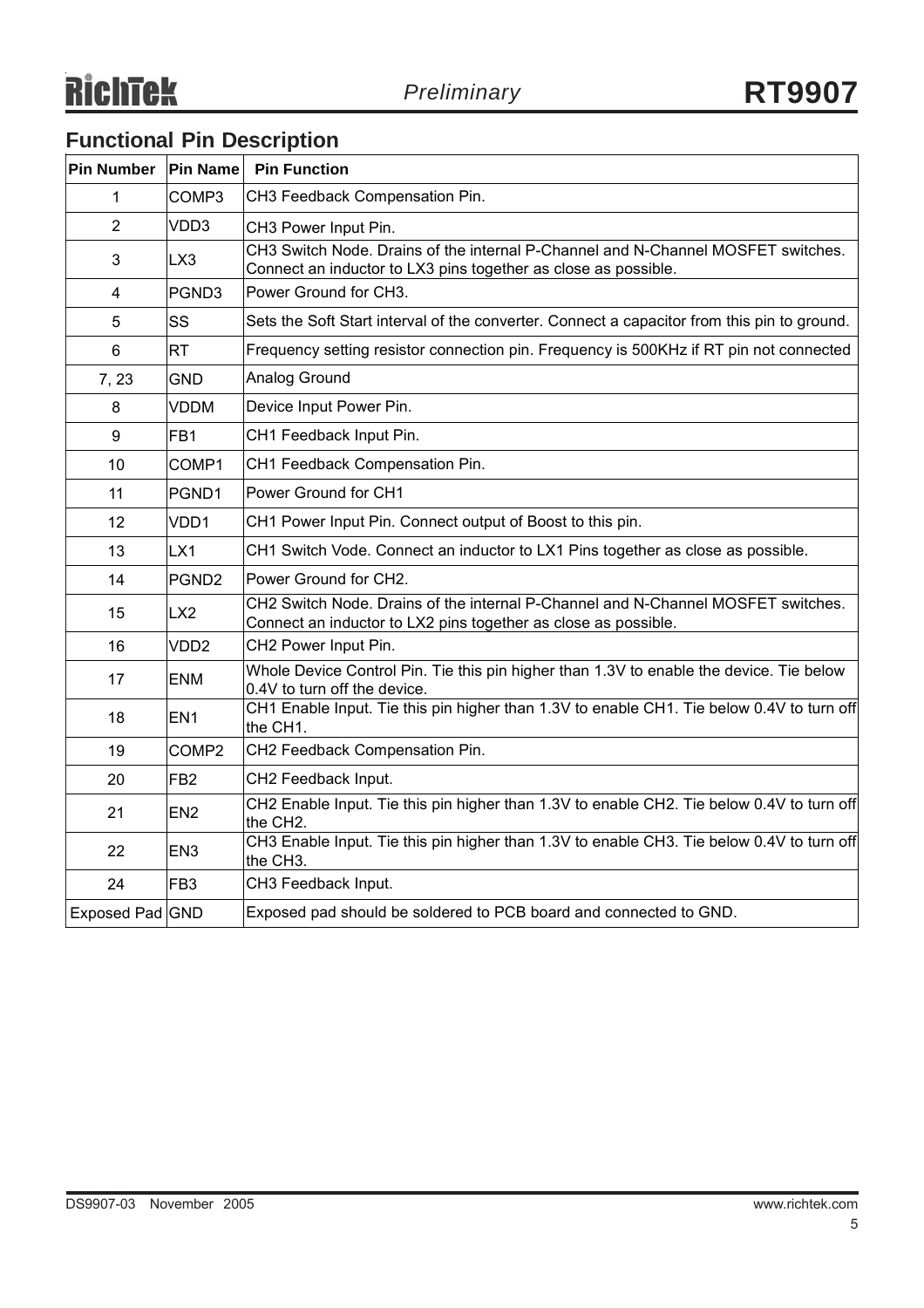### **Absolute Maximum Ratings** (Note 1)

| • Power Dissipation, $P_D @ T_A = 25^{\circ}C$ |  |
|------------------------------------------------|--|
|                                                |  |
| • Package Thermal Resistance (Note 3)          |  |
|                                                |  |
|                                                |  |
|                                                |  |
|                                                |  |
|                                                |  |
| • ESD Susceptibility (Note 2)                  |  |
|                                                |  |
|                                                |  |

### **Electrical Characteristics**

( $V<sub>DDM</sub>$  =3.3V, T<sub>A</sub> = 25°C, Unless Otherwise specification)

| <b>Parameter</b>                       | Symbol                                                        | <b>Test Condition</b>                                                                                                  | Min   | <b>Typ</b> | <b>Max</b> | <b>Units</b> |  |
|----------------------------------------|---------------------------------------------------------------|------------------------------------------------------------------------------------------------------------------------|-------|------------|------------|--------------|--|
| <b>Supply Voltage</b>                  |                                                               |                                                                                                                        |       |            |            |              |  |
| Minimum Startup Voltage (Boost)        | $V_{ST}$                                                      | Boost loading < 1mA                                                                                                    | $- -$ | 1.5        | $-$        | $\vee$       |  |
| <b>VDDM Operating Voltage</b>          | V <sub>VDDM</sub>                                             | <b>VDDM Pin Voltage</b>                                                                                                | 2.4   |            | 5.5        | V            |  |
| VDD1, VDD2, VDD3 Operating<br>Voltage  | V <sub>VDD1</sub><br>V <sub>VDD2</sub> ,<br>V <sub>VDD3</sub> | VDD1, VDD2, VDD3 Pin<br>Voltage                                                                                        | 1.5   |            | 5.5        | $\vee$       |  |
| <b>VDDM Over Voltage Protection</b>    |                                                               |                                                                                                                        | --    | 6.5        |            | $\vee$       |  |
| <b>Supply Current</b>                  |                                                               |                                                                                                                        |       |            |            |              |  |
| Shutdown Supply Current                | $I_{OFF}$                                                     | V <sub>ENM</sub> pin=0V                                                                                                |       | 0.01       | 1          | μA           |  |
| CH1 DC/DC Converter                    | <b>I</b> VDDM                                                 | V <sub>VDDM</sub> = 3.3V,<br>$V_{FB1} = 0.9V$<br>$V_{ENM}$ = 3.3V, $V_{EN1}$ = 3.3V,<br>$V_{EN2}$ = 0V, $V_{EN3}$ = 0V |       | 250        | 350        | μA           |  |
| CH2 DC/DC Converter Supply<br>lCurrent | <b>I</b> VDDM                                                 | $VVDDM = 3.3V,$<br>$V_{FB2} = 0.9V$<br>$V_{ENM}$ = 3.3V, $V_{EN1}$ = 0V,<br>$V_{EN2}$ = 3.3V, $V_{EN3}$ = 0V           |       | 250        | 350        | μA           |  |
| CH3 DC/DC Converter Supply<br>Current  | <b>I</b> VDDM                                                 | $VVDDM = 3.3V,$<br>$V_{FB3} = 0.9V$<br>$V_{ENM}$ = 3.3V, $V_{EN1}$ = 0V,<br>$V_{EN2}$ = 0V, $V_{EN3}$ = 3.3V           |       | 250        | 350        | μA           |  |

*To be continued*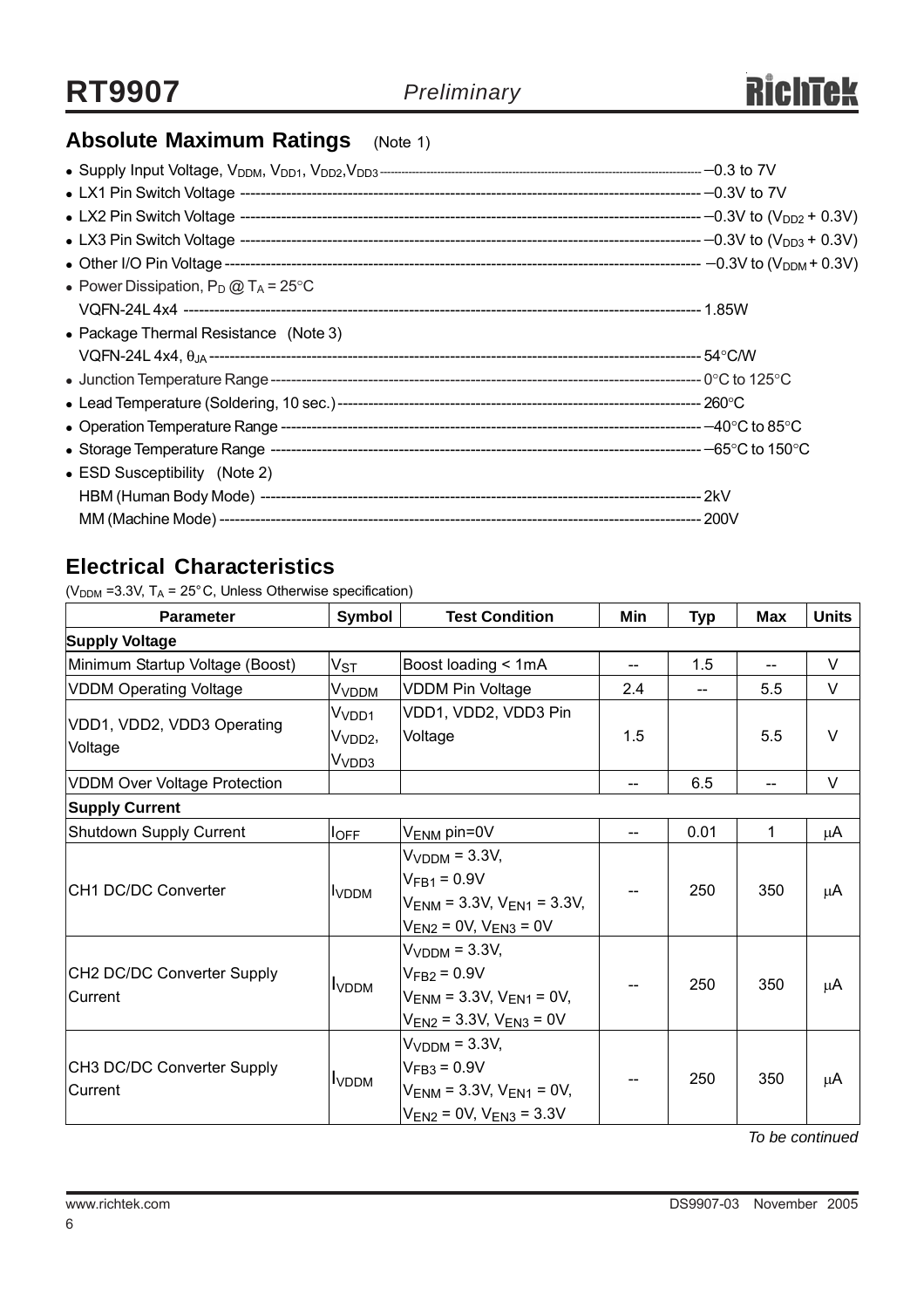**RichTek** 

| <b>Parameter</b>                                 | Symbol                     | <b>Test Condition</b>                    | Min                      | <b>Typ</b>               | <b>Max</b>                        | <b>Units</b> |  |
|--------------------------------------------------|----------------------------|------------------------------------------|--------------------------|--------------------------|-----------------------------------|--------------|--|
| <b>Oscillator</b>                                |                            |                                          |                          |                          |                                   |              |  |
| <b>Operation Frequency Range</b>                 | Fosc                       | RT Open                                  | 475                      | 550                      | 625                               | kHz          |  |
| CH1 Maximum Duty Cycle                           | $D_{\rm MAX1}$             |                                          | $\overline{\phantom{a}}$ | 85                       | 90                                | %            |  |
| CH2 Maximum Duty Cycle                           | $D_{MAX2}$                 |                                          | --                       |                          | 100                               | $\%$         |  |
| CH3 Maximum Duty Cycle                           | $D_{MAX3}$                 |                                          | --                       | --                       | 100                               | %            |  |
| Feedback Voltage (CH1, CH2, CH3)                 |                            |                                          |                          |                          |                                   |              |  |
| Feedback Voltage                                 | $V_{FB}$                   | CH1, CH2, CH3                            | 0.788                    | 0.8                      | 0.812                             | V            |  |
| Feedback Voltage                                 | $\Delta$ V <sub>FB</sub>   | CH1, CH2, CH3<br>$3.0V < V_{DDM} < 5.5V$ | --                       | $\overline{\phantom{a}}$ | 12                                | mV           |  |
| <b>Error Amplifier</b>                           |                            |                                          |                          |                          |                                   |              |  |
| GM                                               |                            |                                          | $\overline{\phantom{m}}$ | 0.2                      | $-$                               | ms           |  |
| <b>Compensation Source Current</b>               |                            |                                          | --                       | 22                       | --                                | μA           |  |
| <b>Compensation Sink Current</b>                 |                            |                                          | $\overline{\phantom{a}}$ | 22                       | $\hspace{0.05cm} \dashrightarrow$ | μA           |  |
| <b>Power Switch</b>                              |                            |                                          |                          |                          |                                   |              |  |
| CH1 On Resistance of MOSFET                      | $R_{DS(ON)}$               | N-MOSFET                                 | $\overline{\phantom{a}}$ | 300                      | 400                               | $m\Omega$    |  |
| <b>CH1 Current Limitation</b>                    |                            | $VVDD1 = 3.3V$                           | $\overline{2}$           | 2.6                      | 3                                 | A            |  |
|                                                  |                            | N-MOSFET, $V_{VDD2} = 3.3V$              | $-$                      | 350                      | 450                               | $m\Omega$    |  |
| CH2 On Resistance of MOSFET                      | $R_{DS(ON)}$               | P-MOSFET, $V_{VDD2} = 3.3V$              | --                       | 350                      | 450                               | $m\Omega$    |  |
| <b>CH2 Current Limitation</b>                    |                            | $VVDD2 = 3.3V$                           | 1.3                      | 1.5                      | 1.9                               | A            |  |
|                                                  | R <sub>DS(ON)</sub>        | N-MOSFET, $V_{VDD3} = 3.3V$              | $\overline{\phantom{a}}$ | 350                      | 450                               | $m\Omega$    |  |
| CH3 On Resistance of MOSFET                      |                            | P-MOSFET, $V_{VDD3} = 3.3V$              | $\overline{\phantom{a}}$ | 350                      | 450                               | $m\Omega$    |  |
| <b>CH3 Current Limitation</b>                    |                            | $VVDD3 = 3.3V$                           | 1.3                      | 1.5                      | 1.9                               | A            |  |
| UVP (CH2, CH3) & Over Voltage Protection (CH2)   |                            |                                          |                          |                          |                                   |              |  |
| UVP Threshold Voltage @FB2, FB3                  |                            |                                          | 0.3                      | 0.4                      | 0.5                               | V            |  |
| Over Voltage Protection @FB2                     |                            |                                          | 0.95                     | 1                        | --                                | V            |  |
| <b>Control</b>                                   |                            |                                          |                          |                          |                                   |              |  |
| ENM, EN1, EN2, EN3 Input High<br>Level Threshold |                            | $VVDDM = 3.3V$                           | --                       | 0.8                      | 1.3                               | V            |  |
| ENM, EN1, EN2, EN3 Input Low<br>Level Threshold  |                            | $VVDDM = 3.3V$                           | 0.4                      | 0.8                      | --                                | V            |  |
| <b>Thermal Protection</b>                        |                            |                                          |                          |                          |                                   |              |  |
| <b>Thermal Shutdown</b>                          | $\mathsf{T}_{\mathsf{SD}}$ |                                          | 140                      | 180                      | $\overline{\phantom{a}}$          | $^{\circ}C$  |  |
| Thermal Shutdown Hysteresis                      | $\Delta$ T <sub>SD</sub>   |                                          | --                       | 10 <sub>1</sub>          | ——                                | $^{\circ}C$  |  |

**Note 1.** Stresses listed as the above "Absolute Maximum Ratings" may cause permanent damage to the device. These are for stress ratings. Functional operation of the device at these or any other conditions beyond those indicated in the operational sections of the specifications is not implied. Exposure to absolute maximum rating conditions for extended periods may remain possibility to affect device reliability.

**Note 2.** Devices are ESD sensitive. Handling precaution recommended.

**Note 3.** θ<sub>JA</sub> is measured in the natural convection at T<sub>A</sub> = 25°C on a low effective thermal conductivity test board of JEDEC 51-3 thermal measurement standard.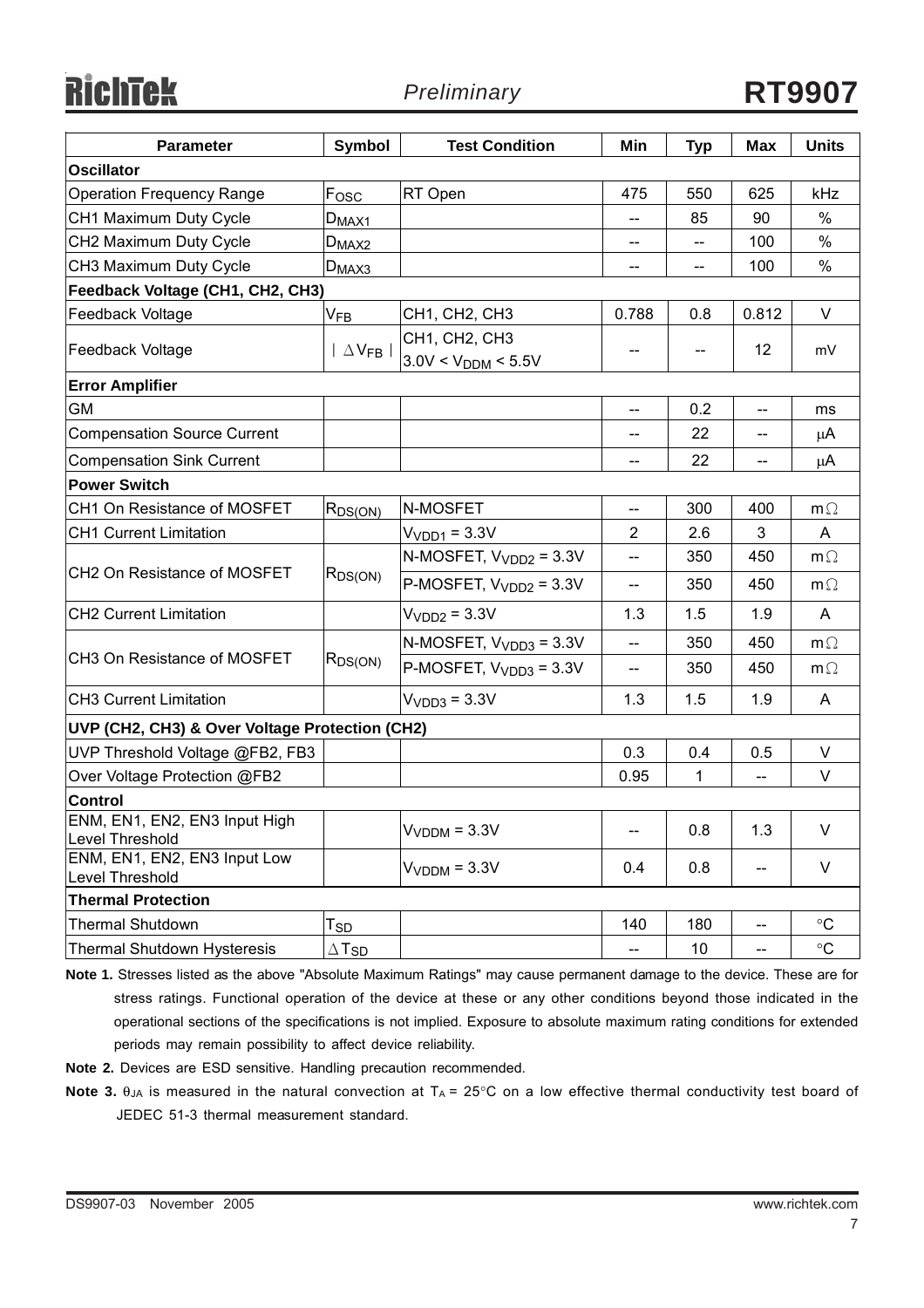### **Typical Operating Characteristics**









**Boost Output Voltage vs. V<sub>DD1</sub> Voltage** 





8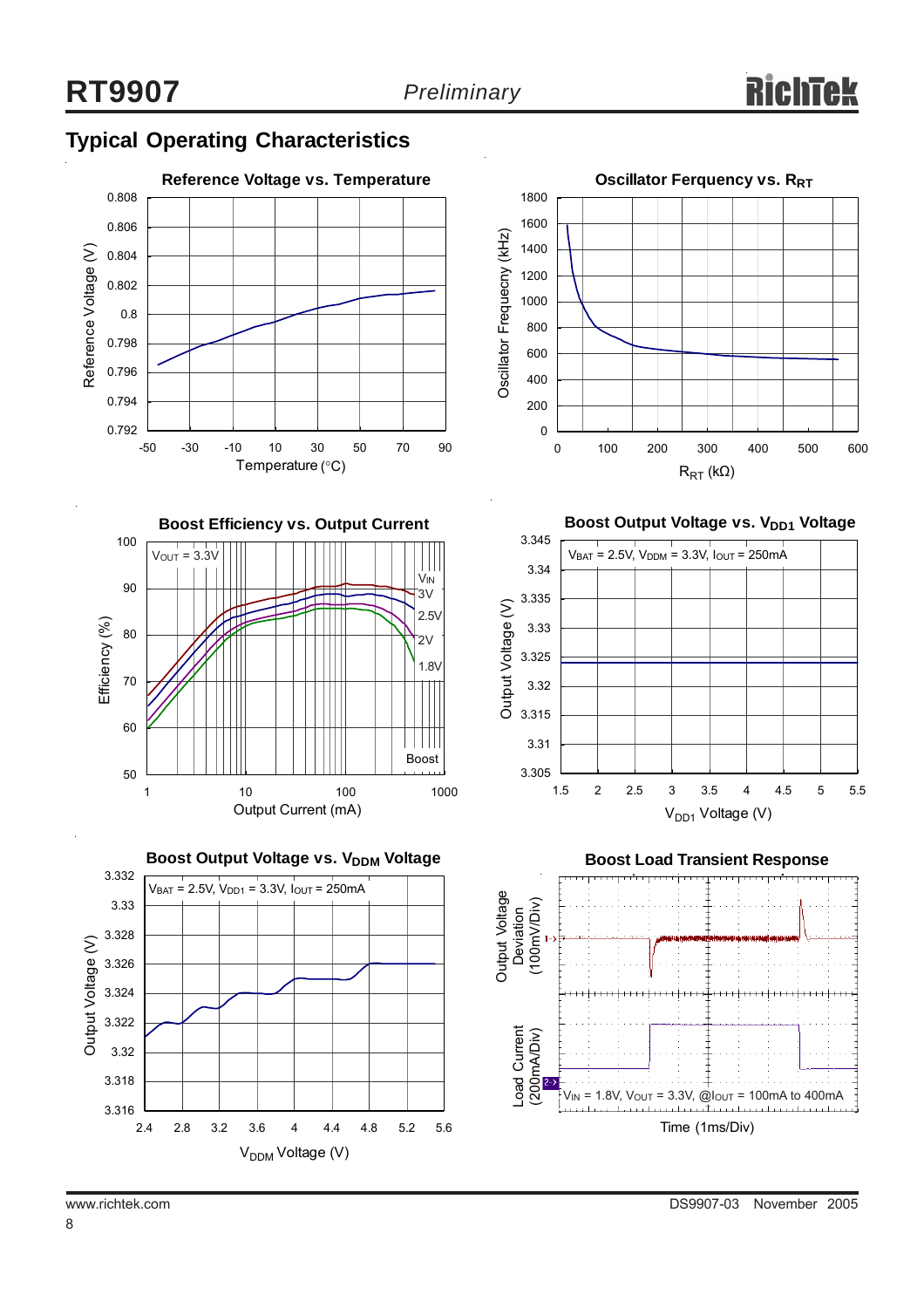









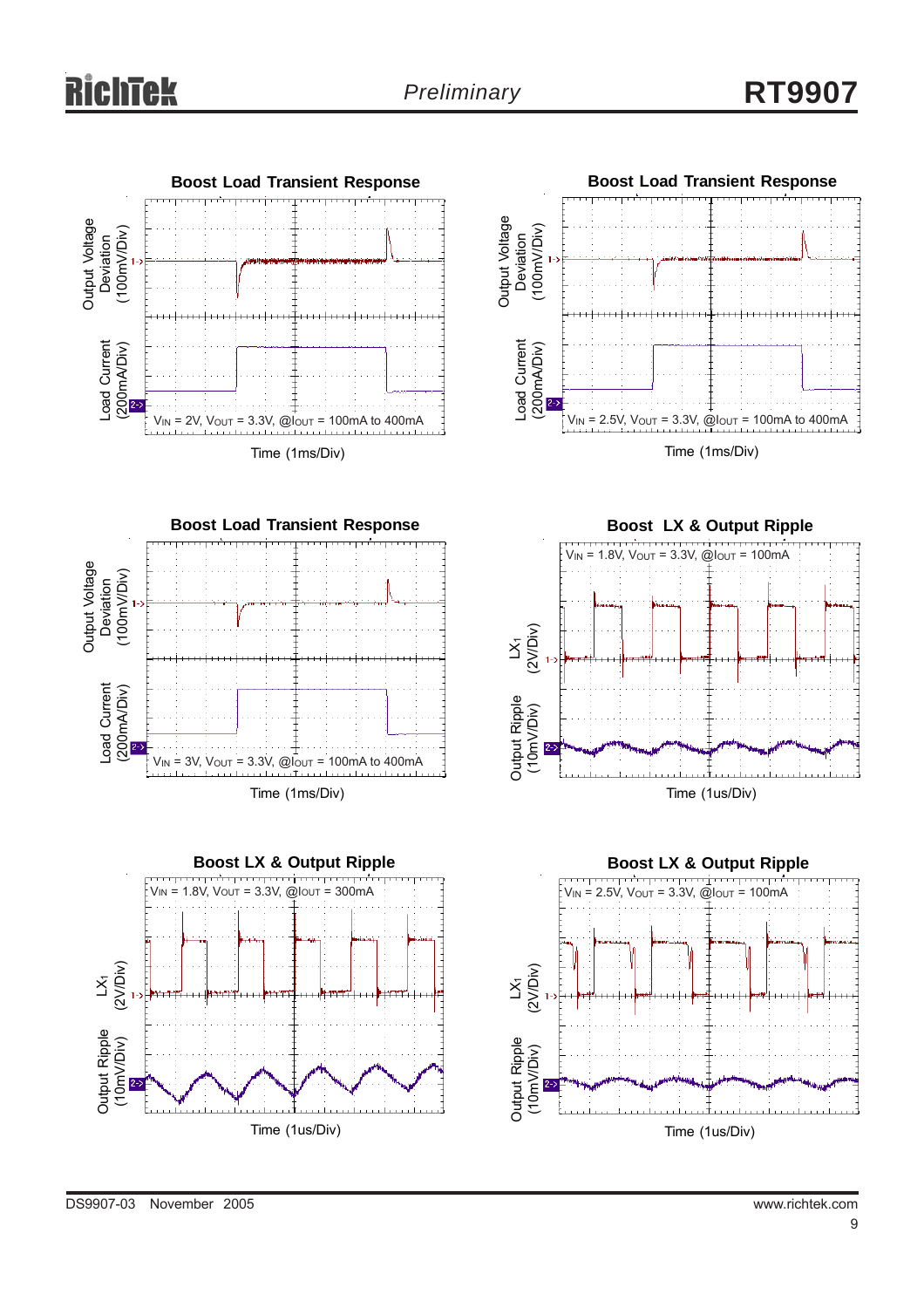







**Buck2 Efficiency vs. Output Current**



**Buck2 Efficiency vs. Output Current**

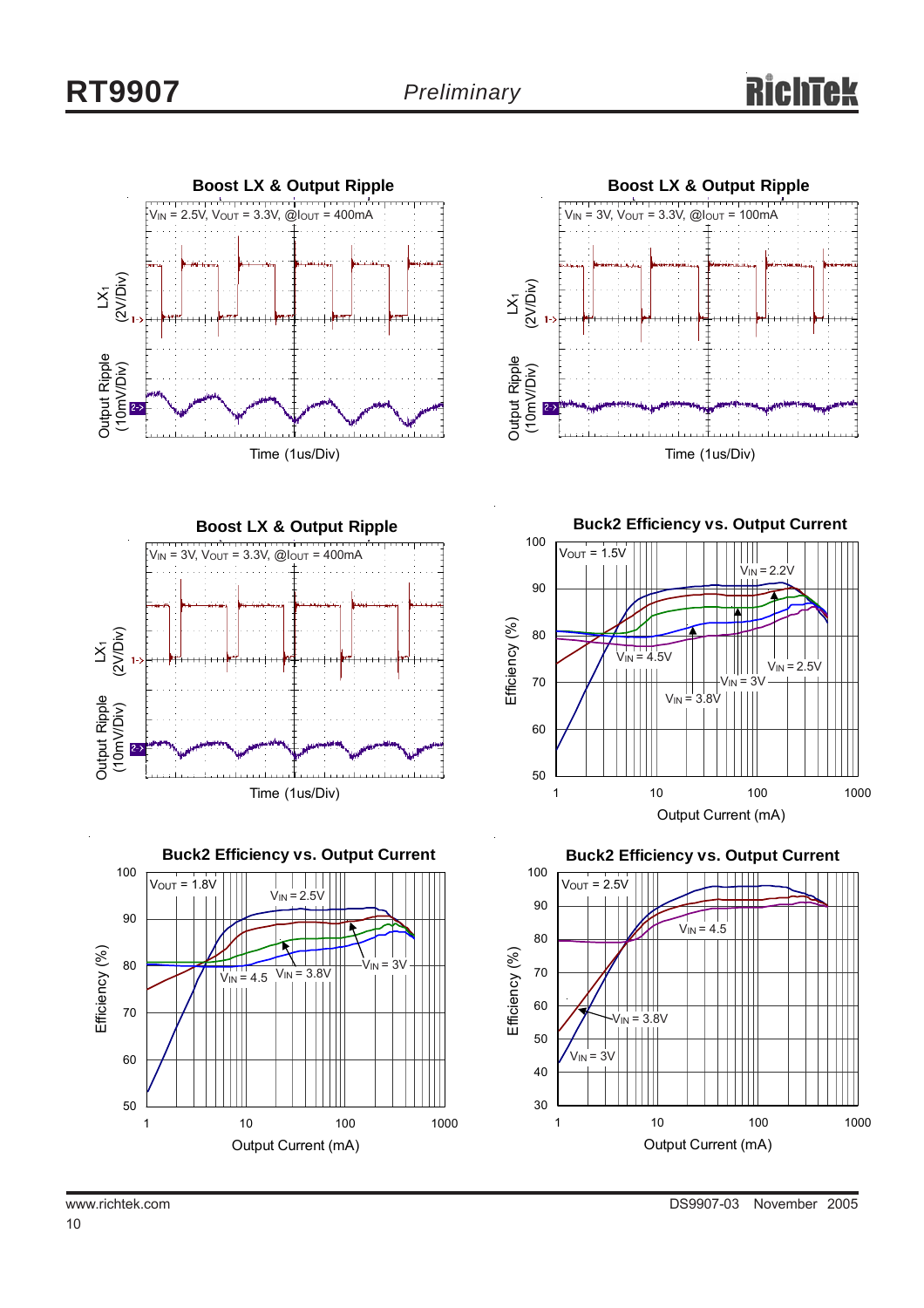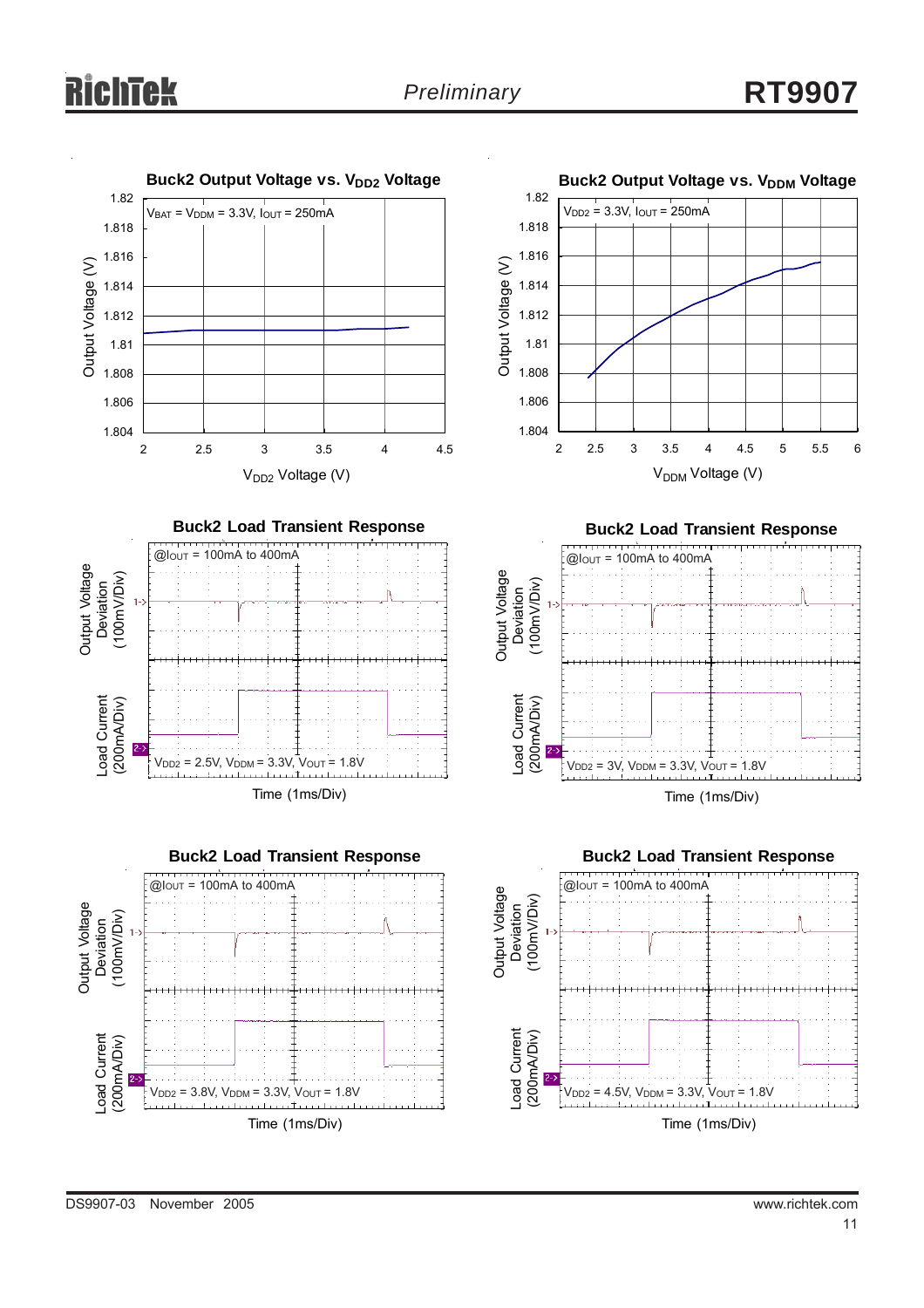











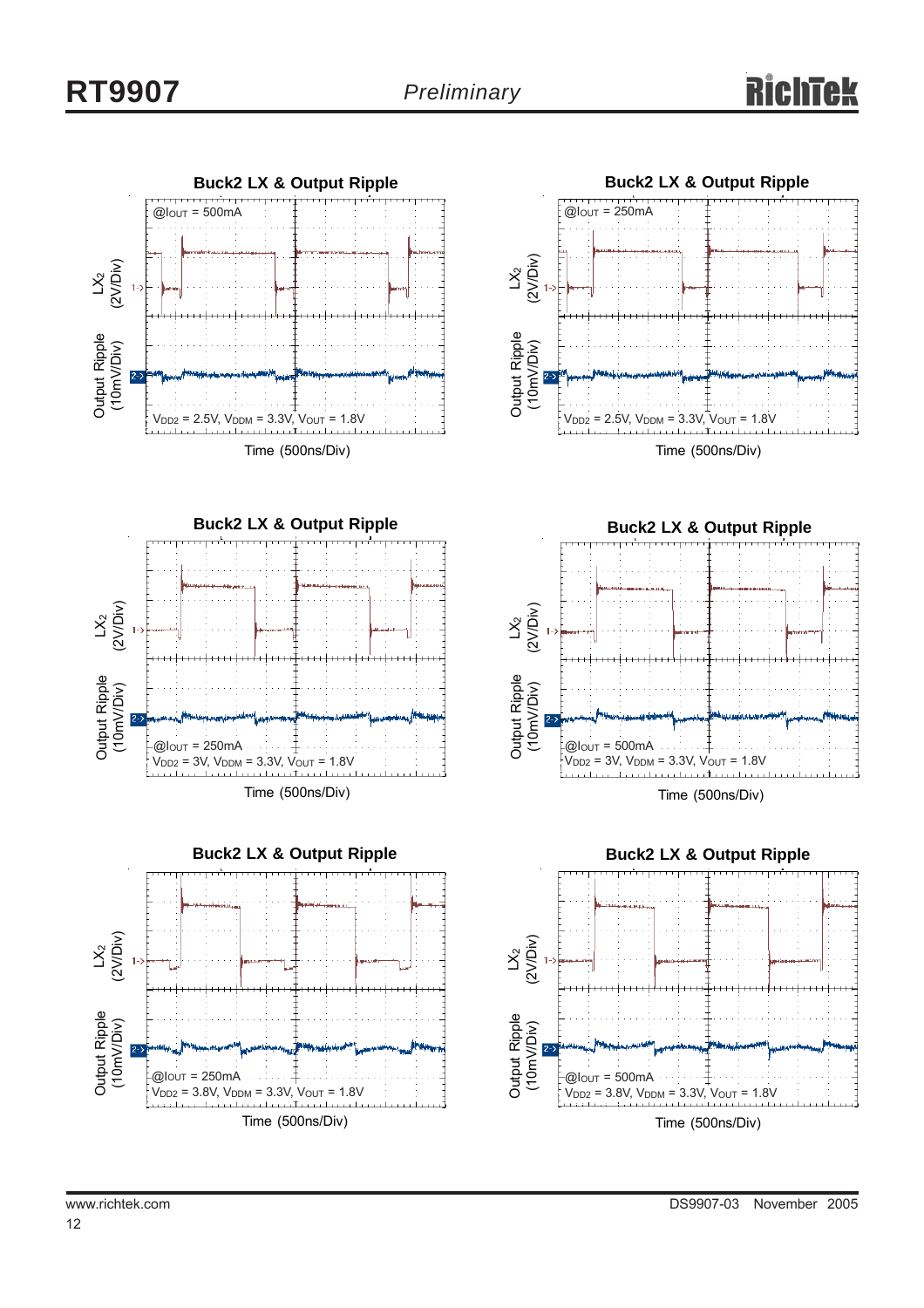



**Buck3 Efficiency vs. Output Current** 100  $V_{OUT} = 1.5V$ THI  $V_{IN} = 2.2V$ 90 Efficiency (%) Efficiency (%)  $V_{\text{IN}} = 4.5V$ 80  $V_{IN} = 2.5V$  $v_{\text{IN}}$  = 3V 70  $V_{IN}$  = 3.8V 60 50 1 10 100 1000 Output Current (mA)



**Buck3 Efficiency vs. Output Current** 100 VIN = 2.5V  $V<sub>OUT</sub> = 1.8V$ HHH 90 Ш



**Buck3 Output Voltage vs. VDD3 Voltage** 

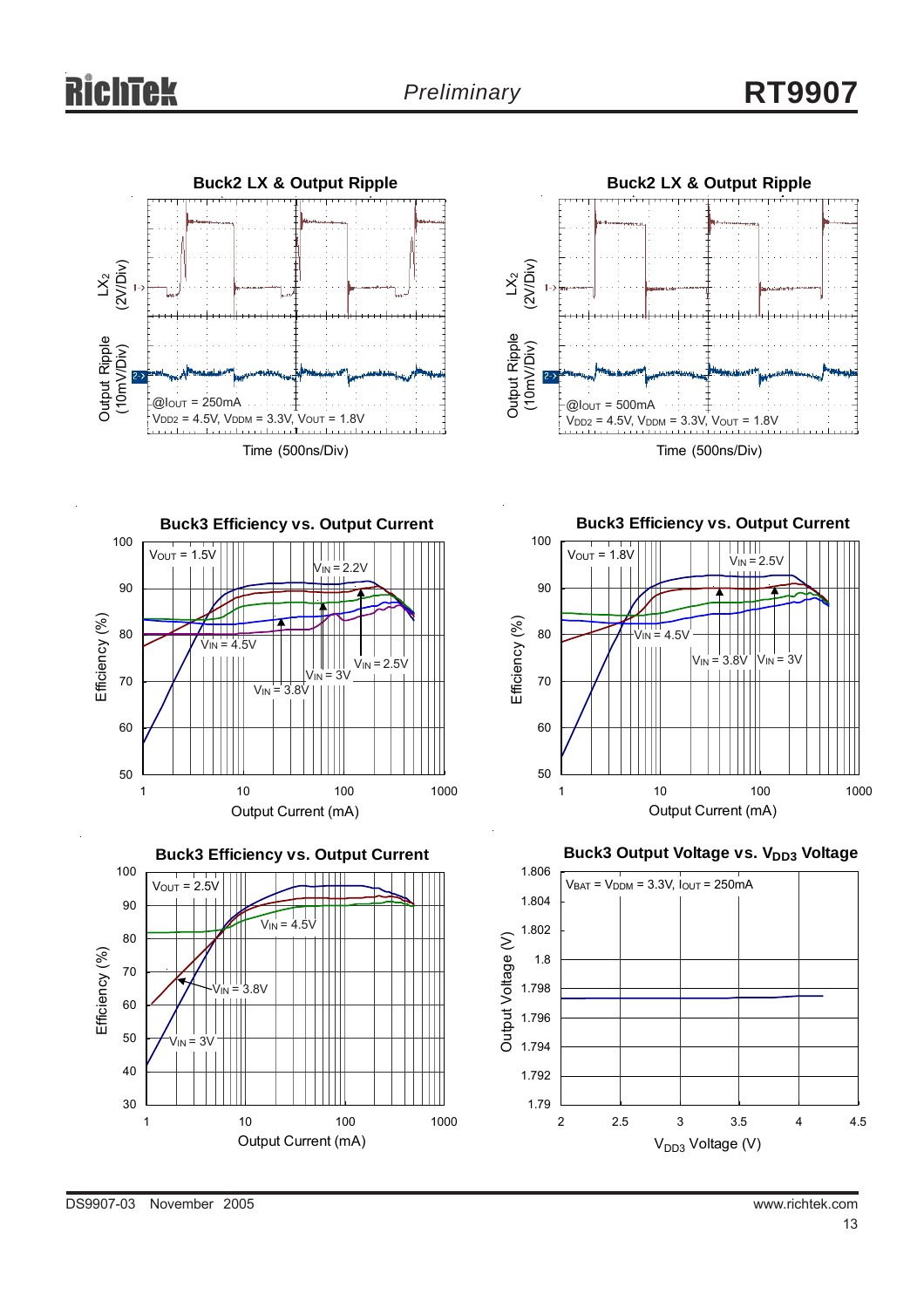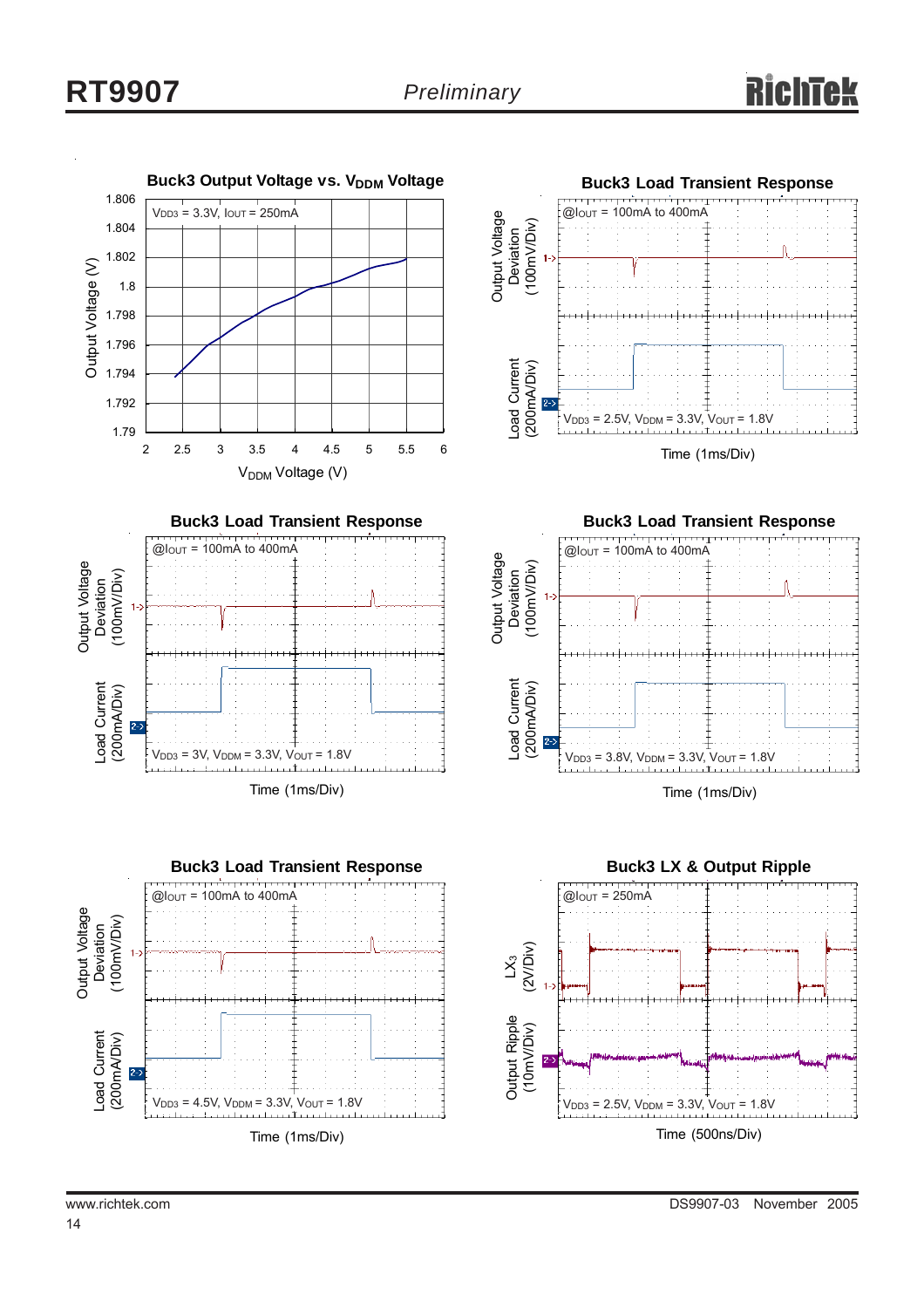



**Buck3 LX & Output Ripple**  $V_{DD3} = 3V$ ,  $V_{DDM} = 3.3V$ ,  $V_{OUT} = 1.8V$  $\mathcal{\r{S}}$ (2V/Div) Output Ripple (10mV/Div)  $@$ lout = 250mA

Time (500ns/Div)



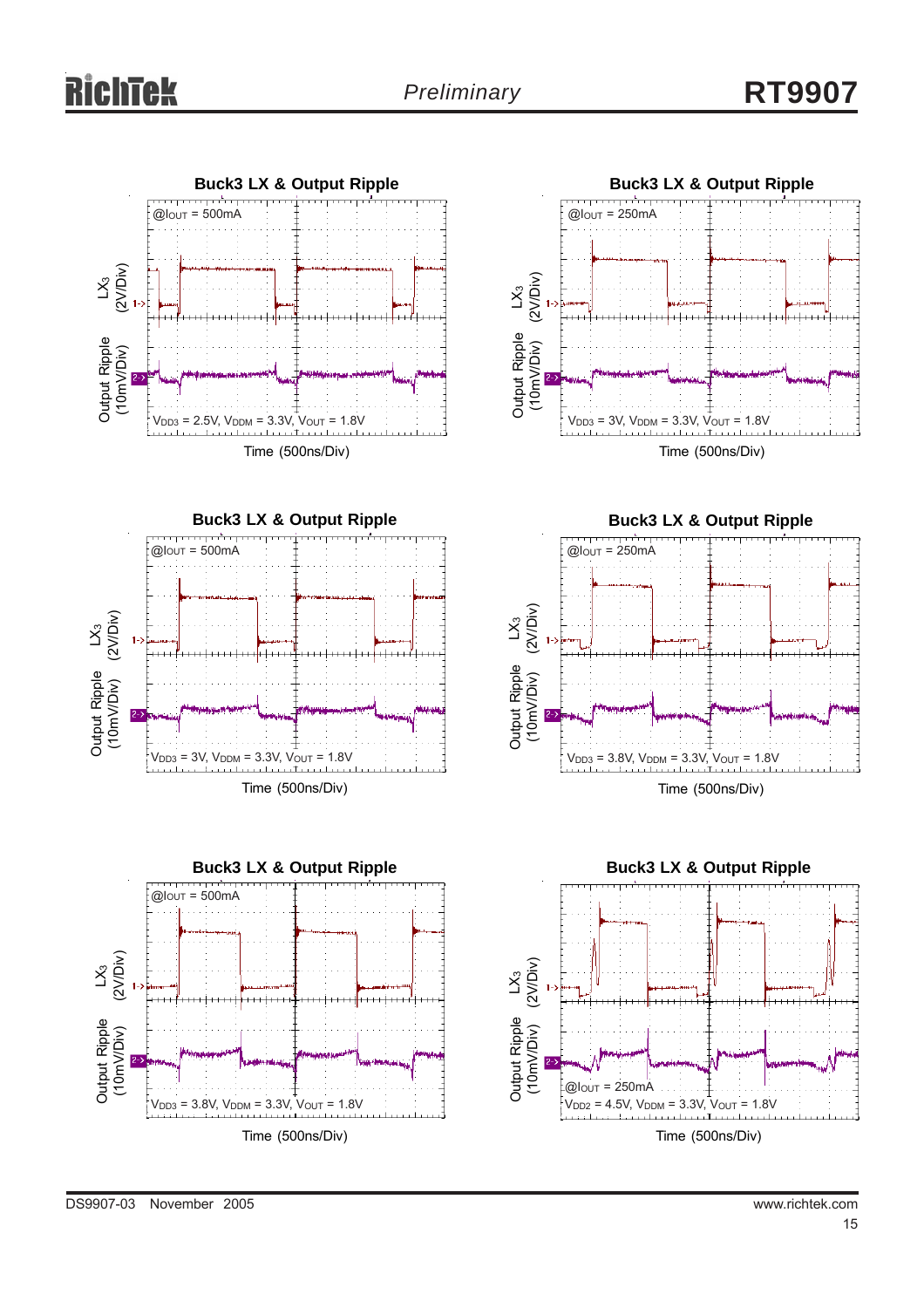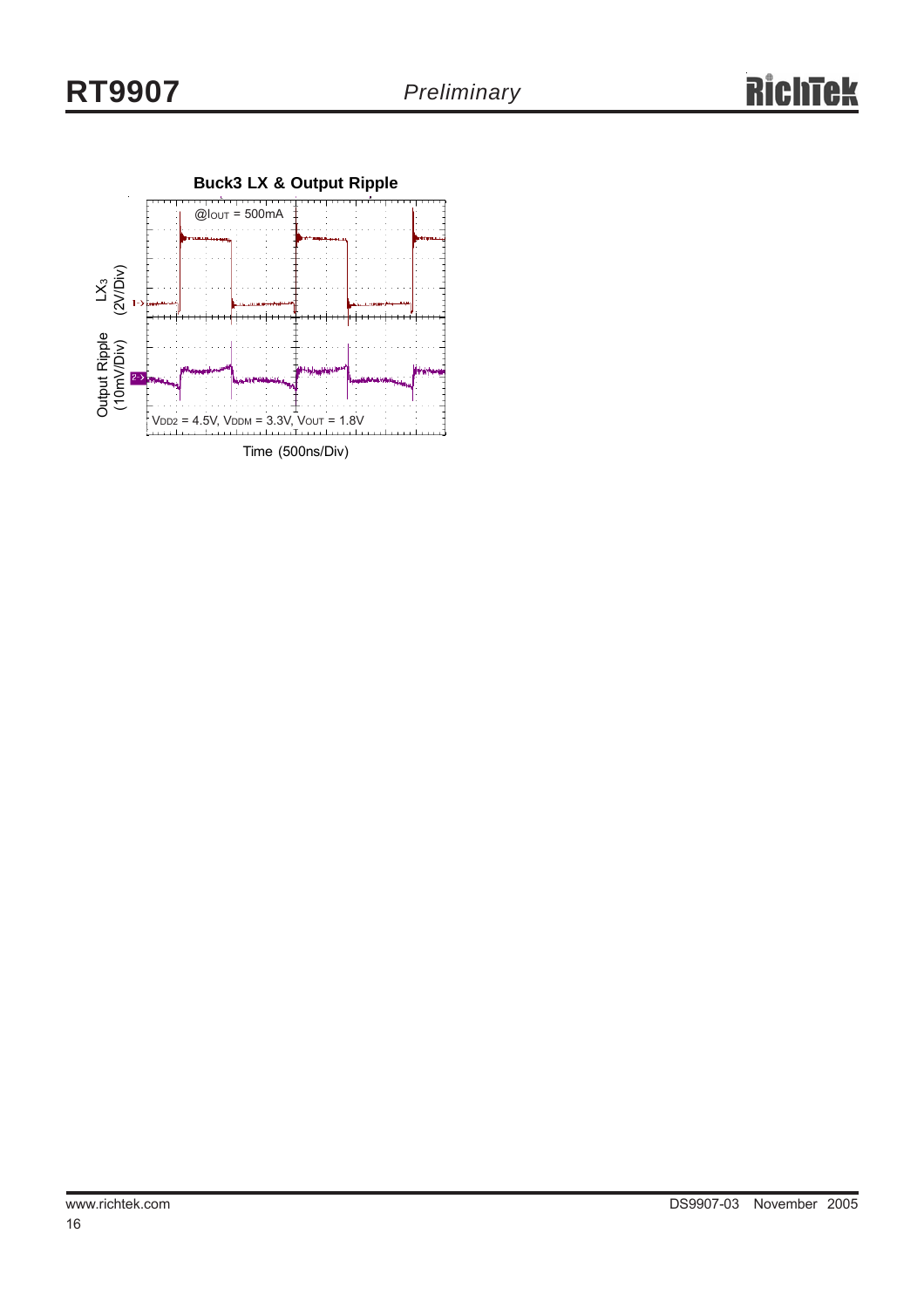## **Application Information**

The RT9907 is a three-channel DC/DC converter with one voltage detector for digital still cameras and other handheld device. The three channels DC/DC converters are as follows:

CH1: Step-up, asynchronous current mode DC/DC converter with an internal power MOSFET, current limit protection and high efficiency control for wide loading range

CH2: Step-down, synchronous current mode DC/DC converter with internal power MOSFETs, current limit, short-circuit , over voltage protection and high efficiency control for wide loading range.

CH3: Step-down, synchronous current mode DC/DC converter with internal power MOSFETs, current limit, short-circuit protection and high efficiency control for wide loading range.

#### **Soft-Start**

CH1, CH2 and CH3 can be soft-started individually every time when the channel is enabled. Soft-start is achieved by ramping up the voltage reference of each channel's input of error amplifier. Adding a capacitor on SS pin to ground sets the ramping up speed of each voltage reference. Triangle wave will be appeared on SS pin, which provides a clock base for soft-start.

The soft-start timing would be setted by following formular.

$$
Tss = 10 \times \frac{Css}{1nF}
$$
 (ms)

#### **Oscillator**

The internal oscillator synchronizes CH1, CH2 and CH3 PWM operation frequency. The operation frequency is set by a resistor between RT pin to ground, ranging from 550kHz to 1.4MHz.

#### **Step-up (Boost) DC/DC Converter (CH1)**

The step-up channel (CH1) is designed as current-mode DC/DC PWM converters with built-in internal power MOS and external Schottky diode. Output voltage is regulated and adjustable up to 5.5V. This channel typically supplies 3.3V for main system power.

At light load, efficiency is enhanced by pulse-skipping

mode. In this mode, the NMOS turns on by a constant pulse width. As loading increased, the converter operates at constant frequency PWM mode. The max. duty of the constant frequency is 80% for the boost to prevent high input current drawn from input.

#### **Protection**

#### **Current limit**

The current of NMOS is sensed cycle by cycle to prevent over current. If the current is higher than 2.6A (typical), then the NMOS is off . This state is latched and then reset automatically at next clock cycle.

#### **Under Voltage**

The status of under voltage is decided by comparing FB1 voltage with 0.4V. This function is enabled after soft start finishes. If the FB1 voltage is less than 0.4V, then the NMOS will be turned off immediately. And this state is latched. After a dummy count period, the controller begins a re-soft-start procedure.

If the status of under voltage remains after 4 successive times of soft-start, then CH1 is latched.

#### **Over Voltage**

The over voltage protection is used when the output of CH1 supplies the power of the main chip. If the output voltage of CH1 is over 6.5V, the main chip is shutdown and the NMOS is kept off.

#### **Step-Down (Buck) DC/DC Converter (CH2, CH3)**

The step-down channels (CH2, CH3) are designed as synchronous current-mode DC/DC PWM converters. Output voltage is regulated and adjustable down to 0.8V. The internal synchronous power switches eliminate the typical Schottky free wheeling diode and improve efficiency.

At light load, efficiency is enhanced by pulse-skipping mode. In this mode, the high-side PMOS turns on by a constant pulse width. As loading increased, the converter operates at constant frequency PWM mode. While the input voltage is close to output voltage, the converter enters low dropout mode. Duty could be as long as 100% to extend battery life.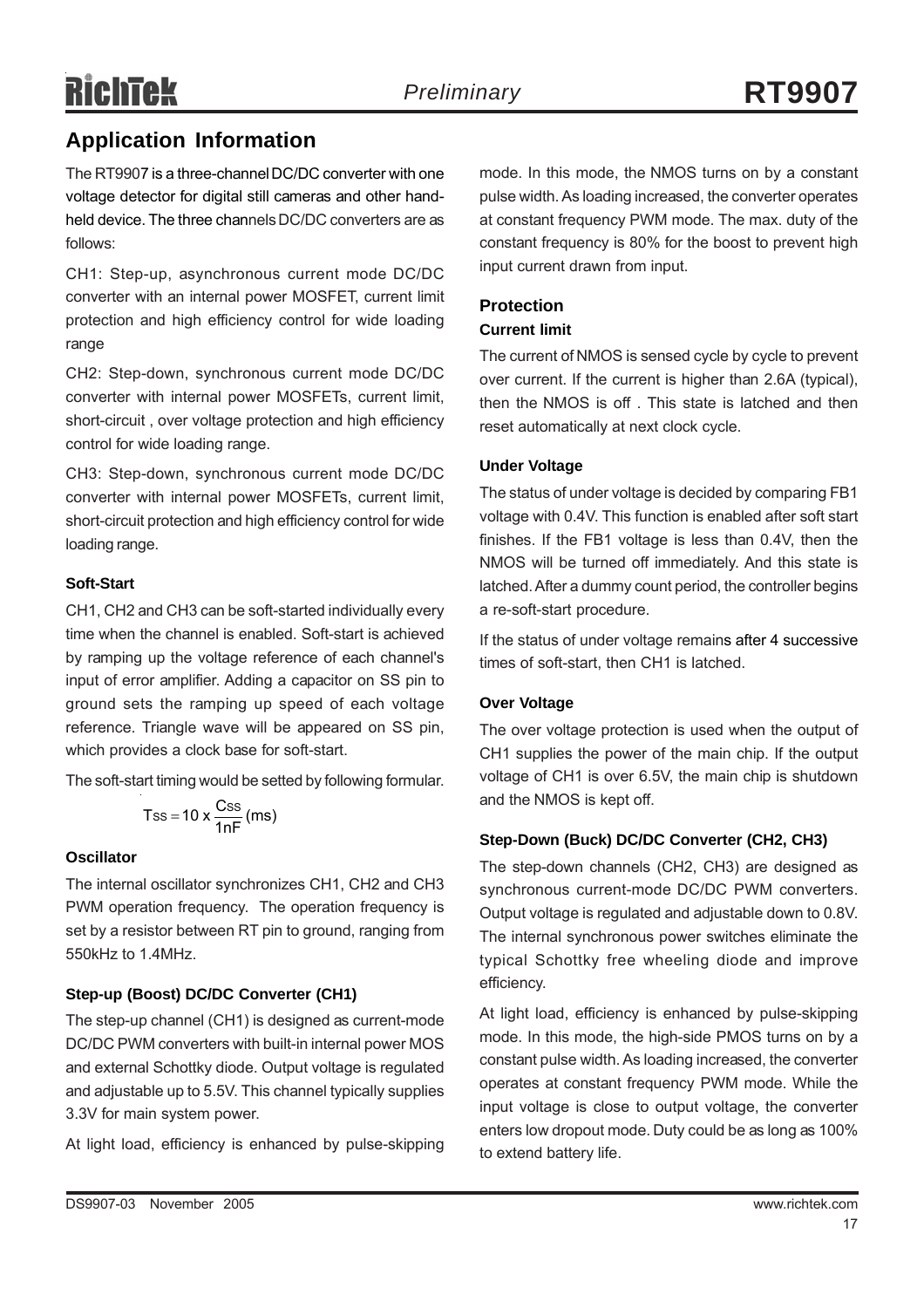### **Protection**

#### **Current limit (CH2, CH3)**

The current of high-side PMOS is sensed cycle by cycle to prevent over current. If the current is higher than 1.5A (typical), then the high-side PMOS is off and the low-side NMOS is on. This state is latched and then reset automatically at next clock cycle.

#### **Under Voltage (CH2, CH3)**

The status of under voltage is decided by comparing FB2 (or FB3) voltage with 0.4V. This function is enabled after soft start finishes. If the FB2 (or FB3) voltage is less than 0.4V, then the high/low-side Power MOS are turned off immediately. And this state is latched. After a dummy count period, the CH2 (or CH3) begins a soft-start procedure.

However, if the status of under voltage remains after 3 successive times of soft-start, then CH2 (or CH3) is latched.

| UV remain after 3<br>successive soft-start                  | How to reset?     |
|-------------------------------------------------------------|-------------------|
| CH2 CH2 is latched, and whole Toggle ENM<br>IC is shut down |                   |
|                                                             |                   |
| ICH3 CH3 is latched                                         | Toggle EN3 or ENM |

#### **Over Voltage Protection (CH2)**

Over voltage protection (OVP) is used to protect the external parts connected to the output of CH2. If the FB2 voltage is higher than 1V, the high-side PMOS is off and low-side NMOS is on. This status is latched and could be reset by toggling ENM.

#### **Reference**

The chip has an internal 0.8V reference voltage, which is the inputs of the error amplifiers of the CH1, CH2, and CH3 to compare the difference of feedback voltage. The reference voltage can be set up stably when the supplied power (VDDM) is above 1.5V, and EN1 (or EN2, EN3) goes high.

#### **Thermal Protection**

Thermal protection function is integrated in the chip. When the chip temperature is higher than 178 degree C, the controllers of CH1, CH2, and CH3 are shutdown. 10 degree C is the hysteresis range of temperature to prevent unstable operation when the thermal protection happens. When the thermal protection is relieved, the chip operates well again.